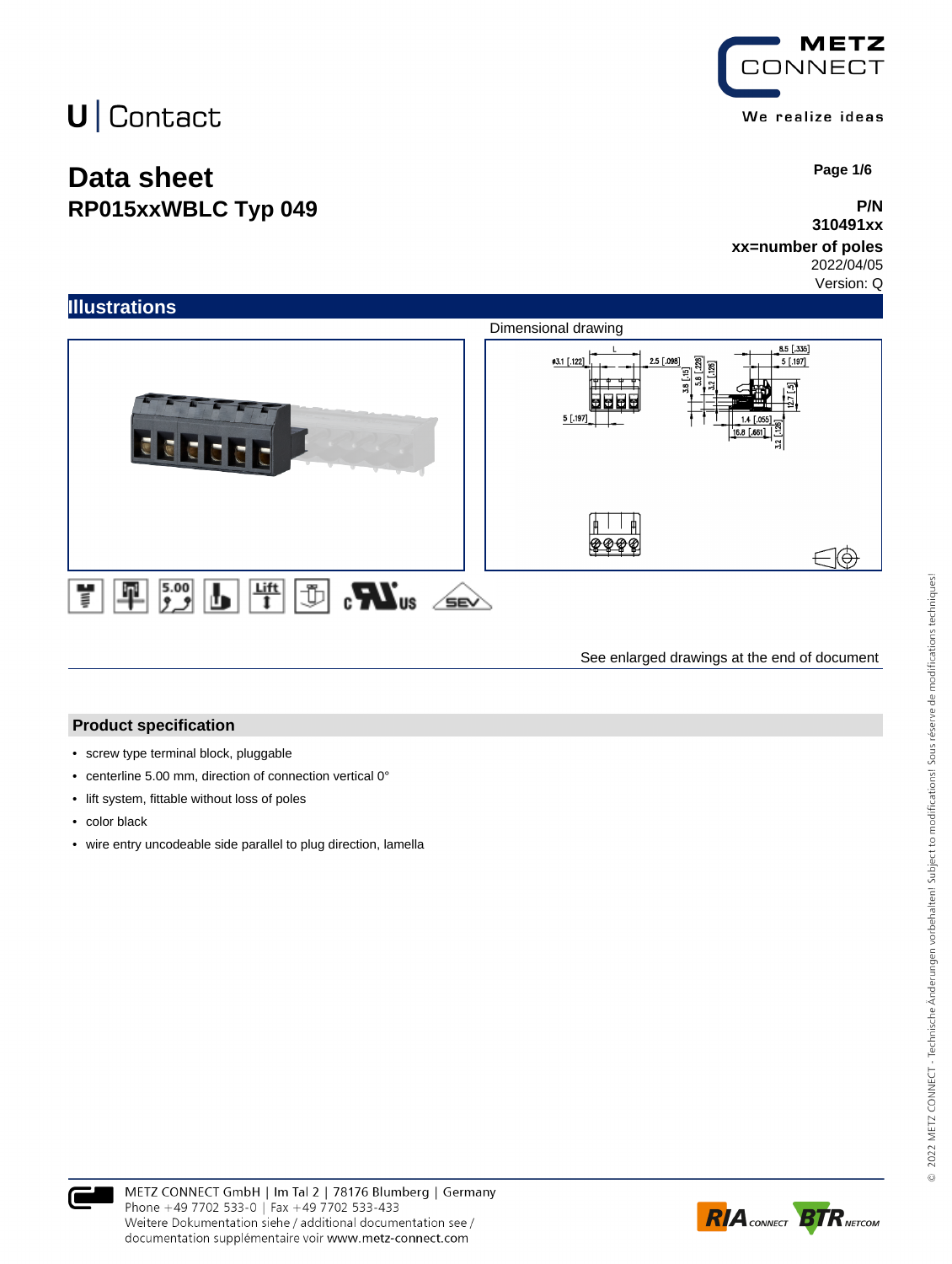## **Data sheet RP015xxWBLC Typ 049**



 **Page 2/6**

## **P/N**

### **xx=number of poles**

2022/04/05 Version: Q

| Technical Data                |                                                              |                |                         |  |
|-------------------------------|--------------------------------------------------------------|----------------|-------------------------|--|
| <b>General Data</b>           |                                                              |                |                         |  |
| Tightening torque SEV         | 0.5 Nm                                                       |                |                         |  |
| Tightening torque UL          | 4.4 lb-in                                                    |                |                         |  |
| min. number of poles          | $\overline{2}$                                               |                |                         |  |
| max. number of poles          | 24                                                           |                |                         |  |
| Insulating material class     | <b>CTI 600</b>                                               |                |                         |  |
| clearance/creepage dist.      | 4.7 mm                                                       |                |                         |  |
| Protection category           | IP20                                                         |                |                         |  |
| Min. insul. strip length      | 6 mm                                                         |                |                         |  |
| Rated current                 | 10 A                                                         |                |                         |  |
| Overvoltage category          | $\overline{\mathbf{H}}$                                      | Ш              | $\overline{\mathbb{I}}$ |  |
| Pollution degree              | $\overline{3}$                                               | $\overline{2}$ | $\overline{2}$          |  |
| Rated voltage                 | 160 V                                                        | 400 V          | 400 V                   |  |
| Rated test voltage            | $2.5$ kV                                                     | $2.5$ kV       | 2.5 kV                  |  |
| <b>Terminal data</b>          |                                                              |                |                         |  |
| rat.wiring solid AWGmax       | 0.33 mm <sup>2</sup> - 2.5 mm <sup>2</sup> / AWG 22 - AWG 12 |                |                         |  |
| rat.wiring strand.AWGmax      | 0.33 mm <sup>2</sup> - 2.5 mm <sup>2</sup> / AWG 22 - AWG 12 |                |                         |  |
| <b>Approvals</b>              |                                                              |                |                         |  |
| V/A/AWG                       | $300 / 15 / 22 - 12$                                         |                |                         |  |
| approval UL - File No.        | E121004                                                      |                |                         |  |
| $2.5$ mm <sup>2</sup><br>'SEV | 320 V / 4 kV / 13.5 A                                        |                |                         |  |
| <b>Material</b>               |                                                              |                |                         |  |
| insulating material           | <b>PA66</b>                                                  |                |                         |  |
| flammability class            | $\overline{V}$                                               |                |                         |  |
| contact material              | CuBe                                                         |                |                         |  |
| Contact surface               | $Ni + Ag$                                                    |                |                         |  |
| terminal body thread          | M <sub>3</sub>                                               |                |                         |  |
| terminal body material        | CuZnPb                                                       |                |                         |  |
| terminal body surface         | Ni                                                           |                |                         |  |
| screw thread                  | M3                                                           |                |                         |  |
| screw material                | 8,8                                                          |                |                         |  |
| screw surface                 | Zn Cr(VI)-frei/free                                          |                |                         |  |
| wire protector material       | CuNiZn                                                       |                |                         |  |



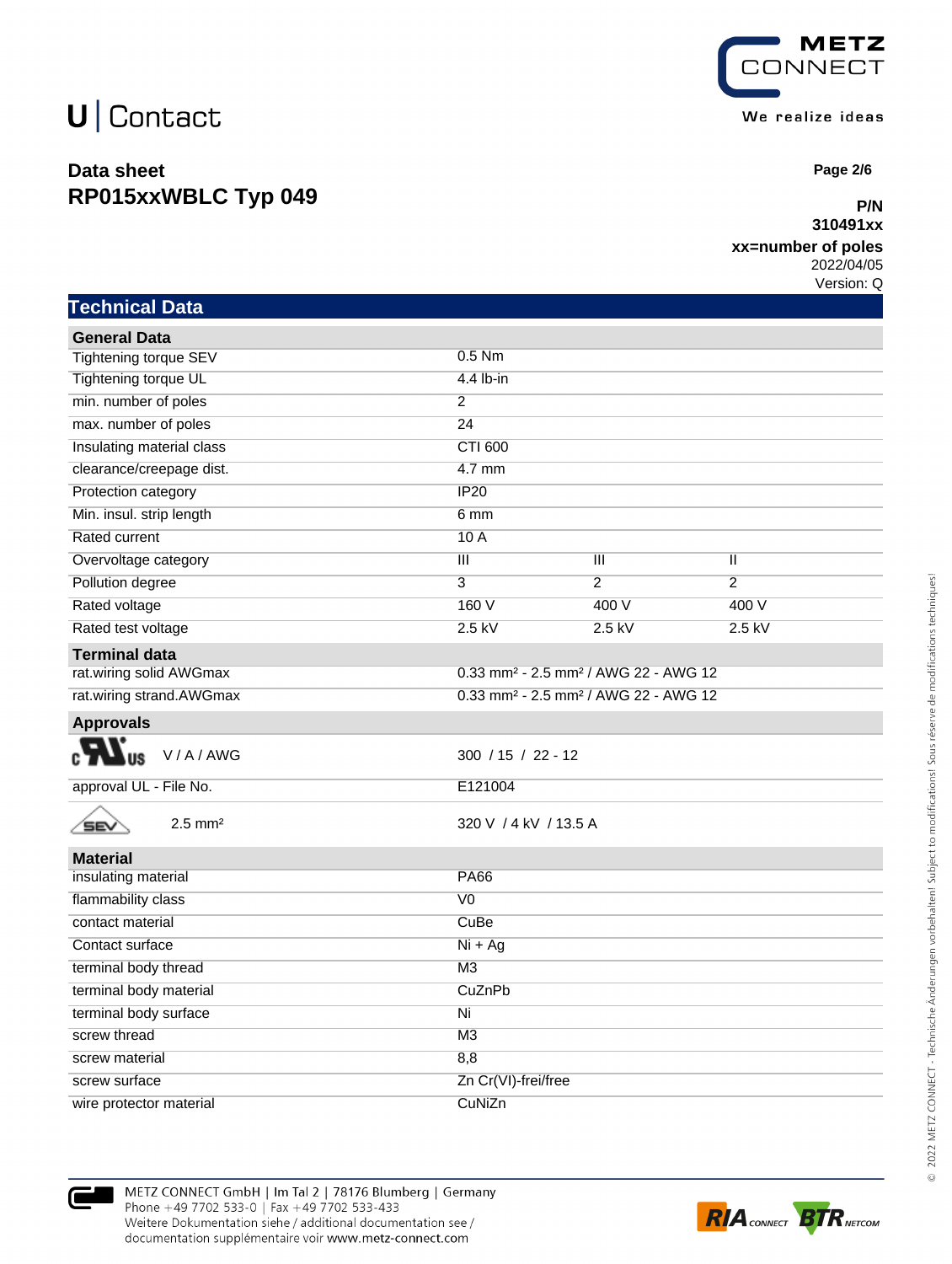## **Data sheet RP015xxWBLC Typ 049**



 **Page 3/6**

### **P/N 310491xx**

#### **xx=number of poles** 2022/04/05

Version: Q

| <b>Technical Data</b>       |                               |
|-----------------------------|-------------------------------|
| Glow-Wire Flammability GWFI | 960 °C acc. to IEC 60695-2-12 |
| Glow-Wire Flammability GWIT | 775 °C acc. to IEC 60695-2-13 |
| <b>REACh</b>                | compliant                     |
| REACh - substance (SVHC)    | Lead / 7439-92-1              |
| <b>Climatic Data</b>        |                               |
| upper limit temperature     | 105 $\degree$ C               |
| lower limit temperature     | -40 °C                        |
| general                     |                               |
| Tolerance                   | ISO 2768 -mH                  |



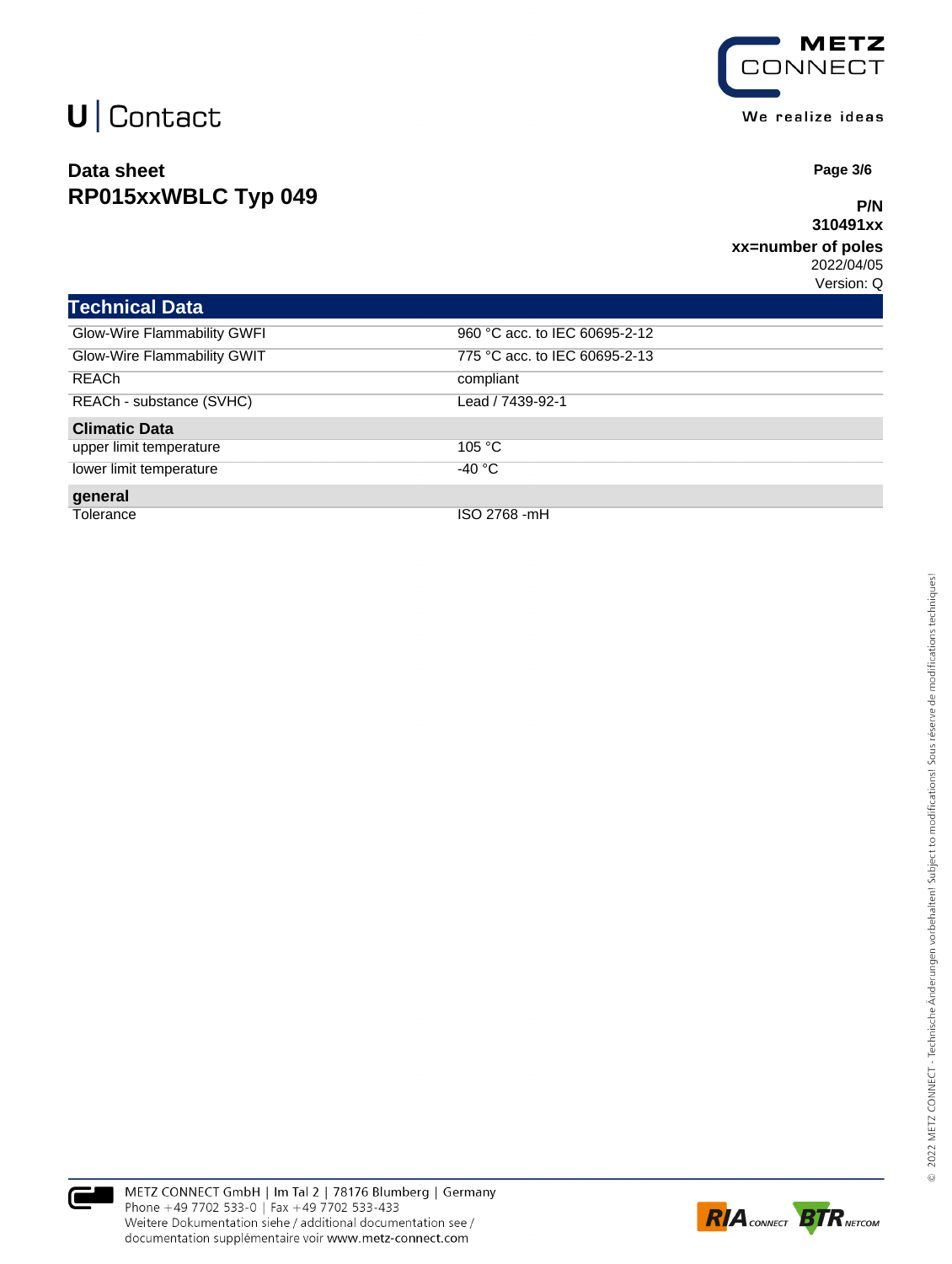## **Data sheet RP015xxWBLC Typ 049**



 **Page 4/6**

**P/N 310491xx**

**xx=number of poles** 2022/04/05

Version: Q

| <b>Accessories</b> |                    |  |
|--------------------|--------------------|--|
| P/N                | <b>Designation</b> |  |
| 716906             | Coding comb orange |  |



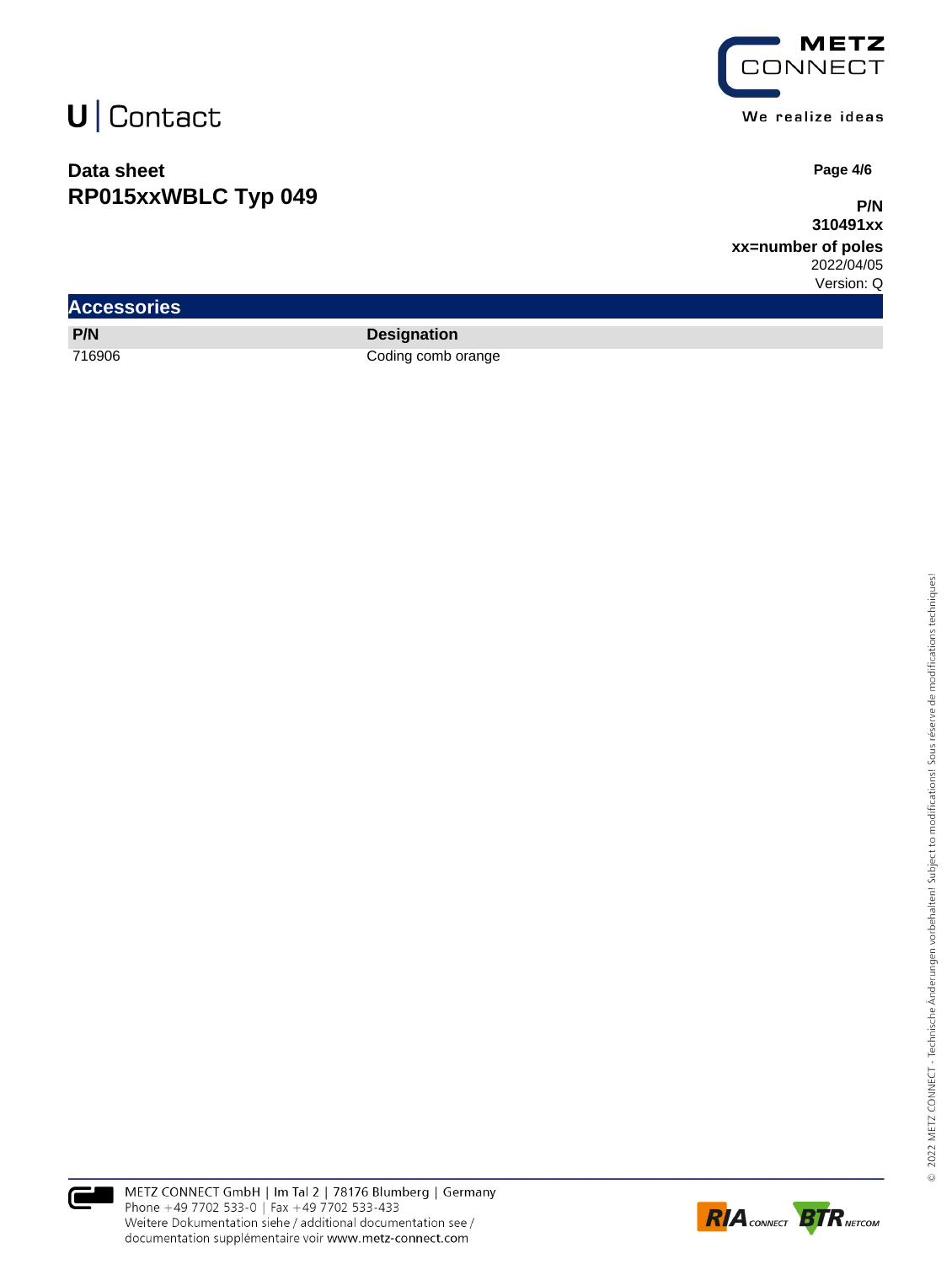## **Data sheet RP015xxWBLC Typ 049**



 **Page 5/6**

### **P/N 310491xx**

**xx=number of poles** 2022/04/05 Version: Q

| <b>Counterpart</b> |                     |  |  |  |
|--------------------|---------------------|--|--|--|
| P/N                | <b>Designation</b>  |  |  |  |
| 310191             | PT045xxVBEC Typ 019 |  |  |  |
| 310201             | PT045xxVBBN Typ 020 |  |  |  |
| 310291             | PT045xxHBEC Typ 029 |  |  |  |
| 310301             | PT045xxHBBN Typ 030 |  |  |  |
| 310311             | PT045xxHBVC Typ 031 |  |  |  |
| 310321             | PT045xxHBVN Typ 032 |  |  |  |
| 310341             | PT045xxHBON Typ 034 |  |  |  |